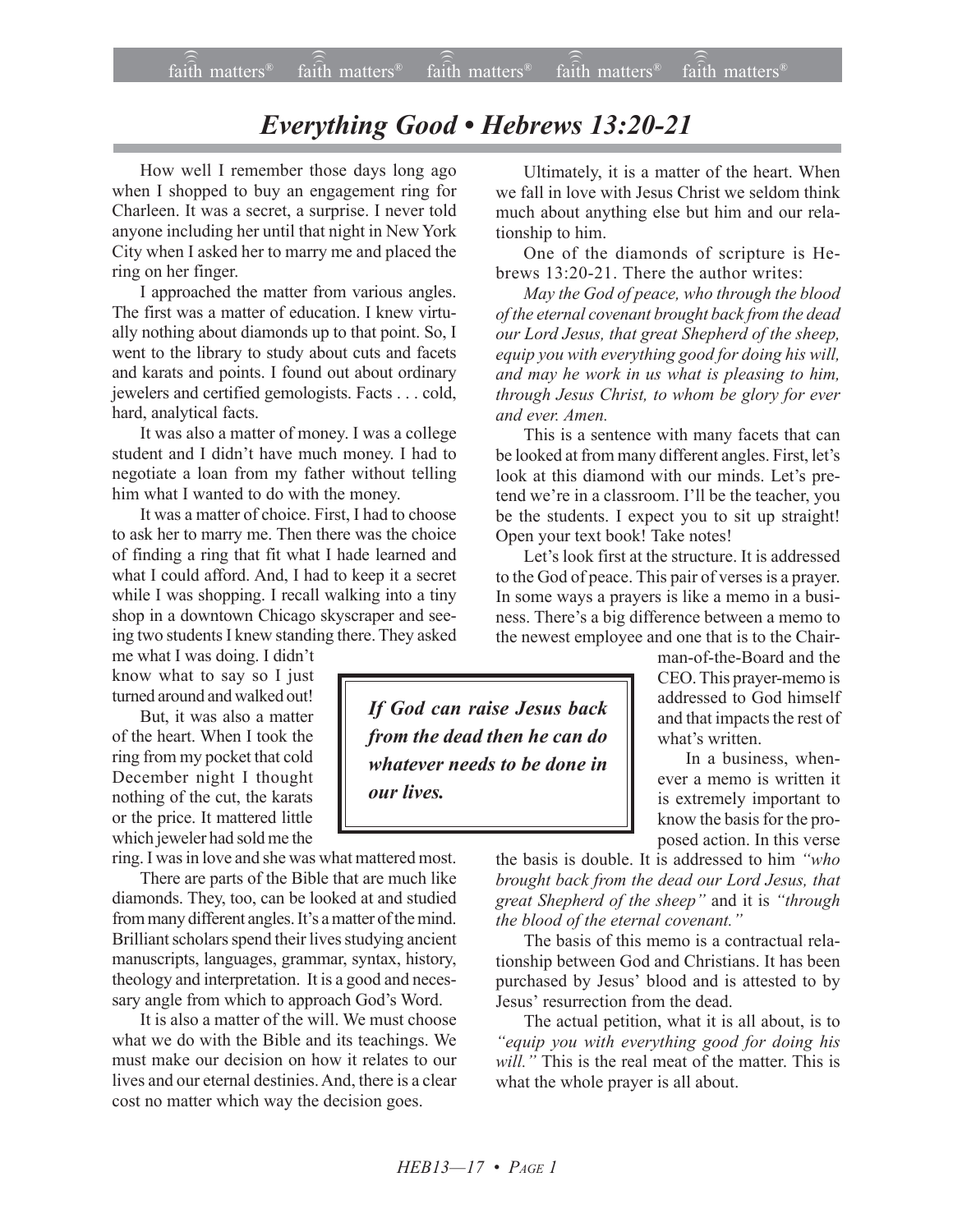## $\widehat{\widehat{\mathfrak{tair}}}$  matters  $^{\circ}$  faith matters faith matters  $^{\circ}$  faith matters faith matters  $^{\circ}$  $f$ aith matters<sup>®</sup>  $fa$  $\overline{i}$ th matters<sup>®</sup> faith matters<sup>®</sup>

How is that going to come about? What's the means for this equipping with everything good? Well, that's twofold as well. First, it is God working in us what is pleasing to him; and second, it is through Jesus Christ. This quickly answers the question of how the petition is going to be granted. It is the stated means to the end.

The result is that he receives the glory for ever and ever. Here is what is supposed to be the bottom line. In an American company the memo may list the final expected profit. In this prayer the expected result is that God will get the glory for ever and ever.

When the prayer ends there is an opportunity for those who are involved to agree or to disagree. The "amen" at the end of this prayer is the response of agreement and affirmation.

You are still students and I want you to keep your minds sharp as we move from structure to wording.

Early in this verse we read about the God of "peace". The Jews who spoke Hebrew used to say "Shalom" but when the New Testament was written it was written in Greek so a different word had to be introduced. The Greek word that was introduced is the word "eirene." In many ways it was a substitute for the Hebrew word "shalom." This word "eirene" is loaded with meaning. While peace is the absence of war in a broader definition it's the "state of rest." But the meaning goes on to include "prosperity" and "total well being."

In his 1984 campaign Ronald Reagan said that the nation had been "at peace" during his first four years in office. But he meant more than the fact that the United States didn't have a declared war going on somewhere in the world. He meant that they were years of good times, peaceful times, prosperous times, times of calmness and goodness. They were times when everything was okay.

Frankly, eirene is what most people are looking for in life. People get money in order to buy it. People enter relationships to try and find it. People spend lifetimes waiting for it. Peace!

The second word is "resurrection". The actual word doesn't appear in Hebrews 13 but that is what is meant by the phrase "who through the *blood of the eternal covenant brought back from* the dead our Lord Jesus." God made two great demonstrations when he resurrected Jesus from the dead. On the one hand he demonstrated his acceptance of Jesus' death on the cross to pay for human sins. You see, when Jesus died on the cross he paid the penalty for our sin and took that offering up to heaven to the throne of God. But, at least theoretically, God could take it or leave it. God had to give his answer. And that's what he did in the resurrection of Jesus. When God raised Jesus back to life it was his stamp of approval on all that Jesus had offered.

The second point was that the resurrection demonstrated that God can do anything. If God can raise Jesus back from the dead then he can do whatever needs to be done in our lives.

The third word we want to look at is "Shepherd". Shepherds aren't very important to our lives or area economy. I doubt that most of us know a single shepherd. But shepherds were very important to most of the New Testament readers. Shepherds are people who love and care. The shepherd will even give his life for the welfare of his sheep.

Jesus is the great Shepherd of his sheep. Christians are his sheep. He loves us and cares for us . . . even to the point of giving his life for us.

But there is something else about shepherds that we non-sheep people might overlook. Shepherds are absolutely sovereign over their sheep. The shepherd decides when and where his sheep will eat and sleep and whether they are to be sheered or slaughtered. The shepherd has life and death control over every issue of the sheep's life.

The fourth word is really a phrase—"the blood *of the eternal covenant.*î A covenant is a type of contract. When Jesus died on the cross he shed his blood and purchased a contract for human sinners. It was very, very expensive! The terms of the contract allow all human sinners to have their sins forgiven, to become Christians and to live forever in heaven. Once the contract has been agreed to by both God and the sinner it is eternal. It cannot be abrogated and will never be replaced.

Word number five is "equip". This is the every essence of what the whole section is all about. Hebrews 13:21 says that God will "equip you with everything good.<sup>"</sup> The King James Version of the Bible says that God will *ìmake you perfect in every good work.*" "Katartisai" is the Greek word and it literally means "repairing what is broken" (often referring to broken bones) or "restoring what is lost." The idea here is that God fixes us up. If parts of us are broken, he fixes the break. If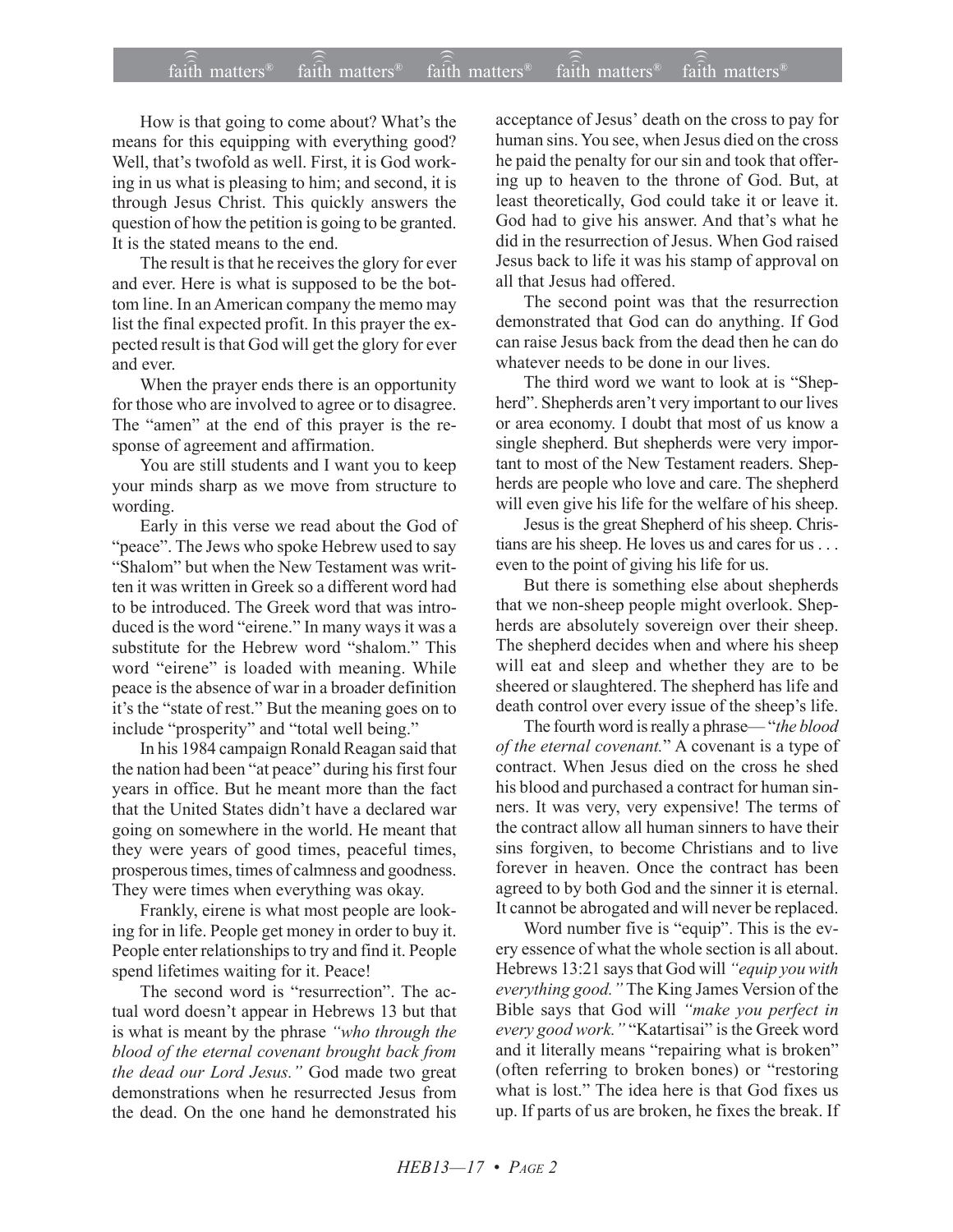parts of us are missing, he fills in the gaps. If anything is wrong with us, God does whatever is necessary to make us perfect—the way we're supposed to be—so that we can have everything good!

The sixth word or phrase is "*doing his will*." The purpose of everything this all-powerful, loving, caring, fixing God does is to enable us to do what he wants, not what we want. We often want God to help us and change us and fix us so that we can do as we please. But our Shepherd cares about us too much to let that happen. His will is far better! So, he equips us to do what he wills. He gives us everything good in order for us to do everything right!

The seventh word is "work." That he may ì*work in us what is pleasing to him*î is a very powerful statement. God doesn't just fix us and tell us what to do. God also gets inside of us. He himself works to make us do what is right and what is pleasing to him. Too often we are prone to think of God on the outside. But for Christians

he is very much the God on the inside.

Number eight on our list is the phrase ì*through Jesus Christ.*î God never separates his work from his Son. We can't have God with-

out Jesus and we can't have God's impact in our lives except through Jesus Christ.

"Glory" is the ninth word on our list. The word glory means credit or reputation. When we Christians do God's will and please him God gets the credit. If you throw a rock in a lake the splash makes concentric circles that reach far beyond the original place of impact. In the same way, when we give glory to God the waves to his glory move out in circles that never end. They last for ever and ever!

The word "amen" means "so be it" or "that's the way it is." In the early church people used to say "Amen" out loud together when they were all in agreement with a statement that was made or a prayer that was prayed. When Hebrews 13:20-21 was prayed the people agreed; therefore, "Amen" was added to it.

You can pretend that you are a first century Christian and practice it. If you read Hebrew 13:20-21 you can add your "Amen" to it, too.

You have been good students! You have paid attention as we have looked at the Bible diamond of Hebrews 13:20-21. Please don't leave your intellects behind, but let's now look at this diamond text with our wills and our hearts.

The meaning is that peace comes from God. Think about all of the problems and needs of your life. Would they not all be met by "eirene"—by a state of rest, by prosperity and by total well being? I don't know where you are looking for that kind of peace, but I can tell you that it will not be found in a new job or an ambitious career or the accumulation of wealth. Peace is not the product of power, fame, position or title. It cannot be found in marriage or singleness, home or children.

You may spend a lifetime believing that all these things will bring the peace we all seek. You may even spend a lifetime climbing the ladder of

> success, building a bank account, moving in and out of marriages or trying any other means to find peace. But there is only one true source of peace; it is the "God of *peace.*î Only from him can peace be had. Only from him is peace to be sought. The

sooner any of us makes the switch the sooner God's peace will be ours.

What does your will say? What does your heart say? Where will you go to seek the peace of God?

All the words about our sinfulness, about Jesus' bloody death, about his resurrection and about the eternal covenant are far more than theological jargon. These are matters of eternal life and death. They are as personal as you and me. If you just hear these words, if you receive them as only a mental exercise and if you die tonight without the benefit of personal salvation then you are lost forever. Instead of the eternal benefits of heaven you are doomed to the eternal consequences of sin.

Like most contracts or covenants both parties must agree to the terms. God has already agreed that Jesus' death pays for your sin. God has al-

 *One way or the other we must always respond to God.*